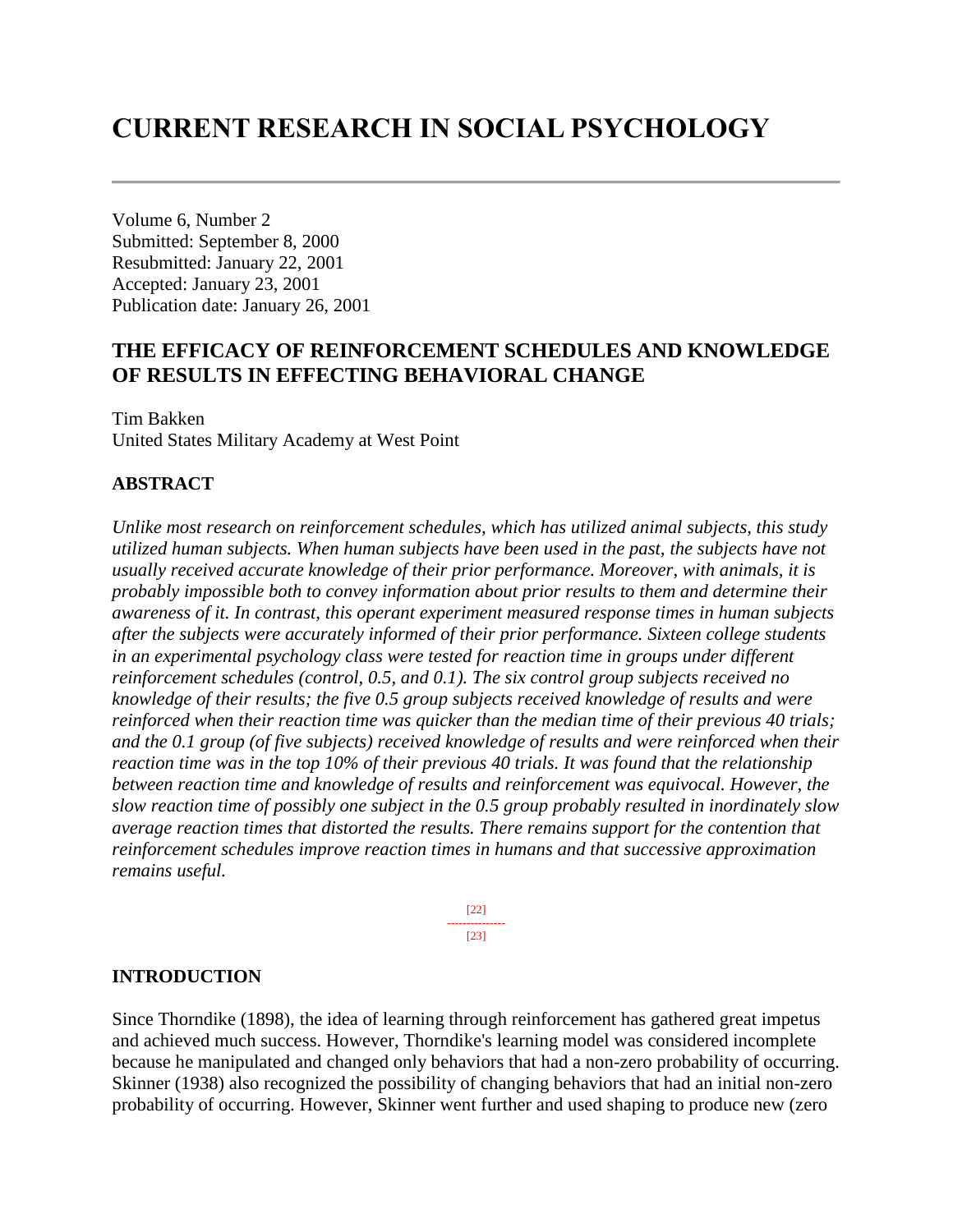probability) behavior. His concept of shaping, or successive approximation, involved reinforcing behaviors that were successively closer to a targeted response. Behavior could be selected or extinguished by using current configurations of reinforcement contingenices in the manner in which species adapt to environmental conditions. Skinner believed that behavior could be shaped until the subject had reached her or his biological potential. Accordingly, to measure the ability of humans to adapt to different reinforcements, this study was conducted to determine humans' ability to differentiate among responses and to determine the effect that reinforcement schedules have on the reaction times of humans (see, generally, Galbicka, 1988; Galbicka, 1994).

Allman and Platt (1973) sought to refine Skinner's technique of successive approximation. They suggested that the important variable in shaping was not the degree of contact with reinforcement, but rather the usually confounded variable of selectiveness of reinforcement. Thus, Platt (1974) concluded that, to control contact and selectiveness of reinforcement in response shaping, a researcher must be able to "order" a set of behaviors with respect to response generalization. Platt based his notion on Thorndike's simple concept of contact, that is, the sense that a larger proportion of behavioral events are drawn from the reinforced class (although additional work focuses on independent variables rather than "contact;" Galbicka, 1988 & 1999).

Accordingly, Platt introduced "selectiveness." Platt defined measurable behaviors by determining what proportion of measurable behaviors emitted by a subject fell within the range of reinforced values on a pre-determined shaping dimension. Thus, any criteria that reinforce all behavioral events near the targeted behavior will represent the same degree of selectiveness. Criteria that reinforce all behavioral events, within a specific range of values, and which contain a larger proportion of current measurable behaviors, will represent both less selectiveness and a different degree of contact. Consequently, Platt developed a percentile reinforcement schedule that would adequately introduce selectiveness and control contact.

> [23] --------------- [24]

In analyzing the effects of the frequency of reinforcements, researchers have often suggested that variable or intermittent reinforcement schedules are most effective in shaping human behavior (Barnes & Keenan, 1994; Hantula, 1992; and Whitehall & McDonald, 1993) (see generally Goltz, 1992). Platt (1974) believed that by utilizing percentile reinforcement schedules a researcher could analyze variables that had been accepted as facilitating behavioral change, but had remained confusing. Reinforcement must be defined in terms of an organism's current behavior so as to control particular relationships between behavior and reinforcement criteria. Platt determined that, to achieve a maximum behavioral effect, researchers must control the proportion of measurable behavioral events by setting a specific value within the range of reinforcement values on the shaping dimension. Essentially, reinforcement and knowledge of results (after either a correct or incorrect response) can facilitate behavioral change. The present study tried to determine what reinforcement schedule would provide maximum change.

Although much research has been done on reaction time (RT), there has been less research on the effect that knowledge of results (KR) has on behavior, especially with regard to humans. Bower and Ongley (1975) have indicated that reaction time was shorter with knowledge of results than with no knowledge of results. Rychto (1973) also found that reaction time improved when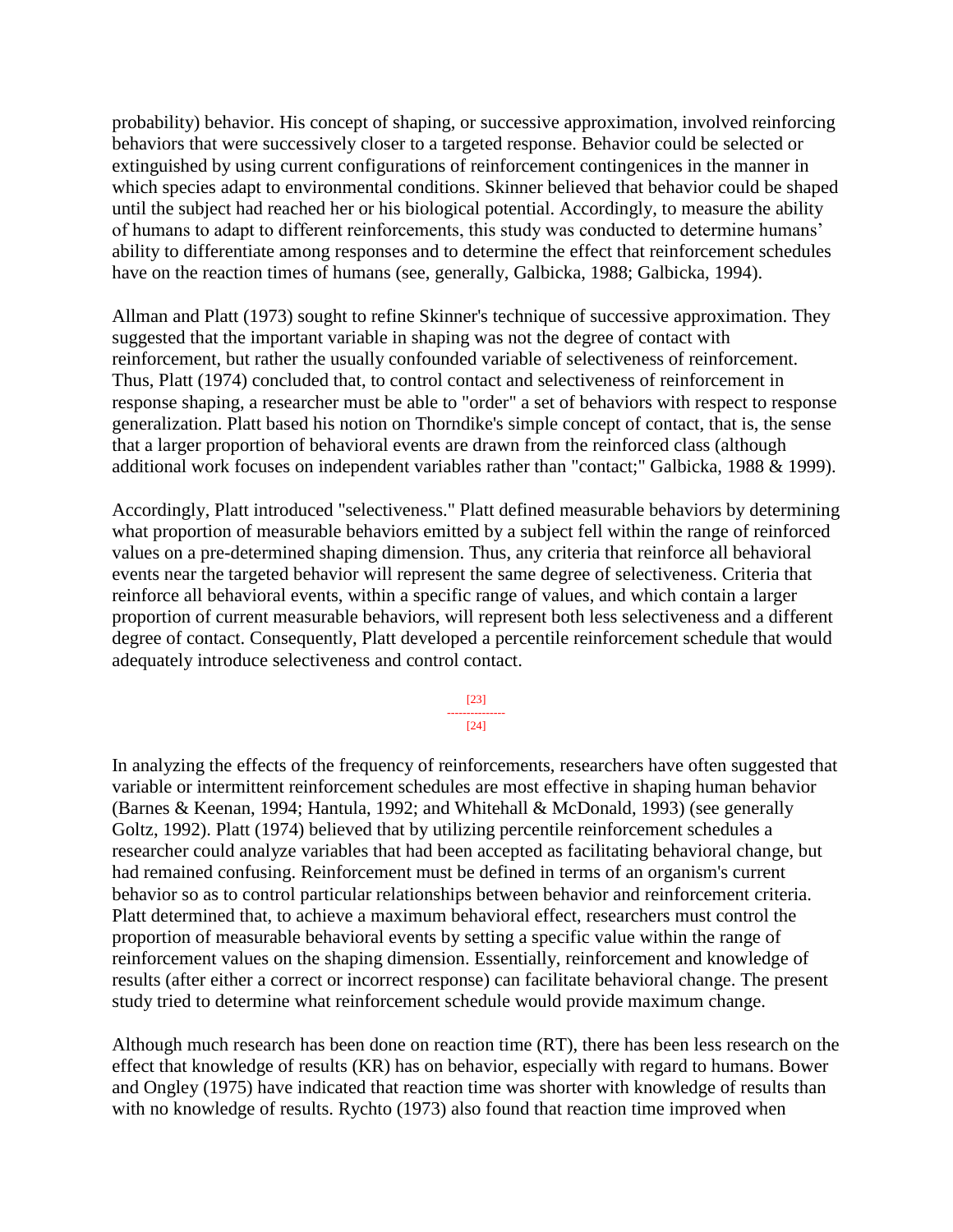subjects had *full* knowledg*e* of their performance and when they received an evaluation from the experimenter. While the subjects in this study may not have acquired *full* knowledge of their prior performance, the subjects' current performance was based on a general, if not specific and full, knowledge of the connections between prior and current reaction times, and not just on prior performance itself. Therefore, the construction of this experiment raises but does not answer the question of whether *full* and *less than full* knowledge of results can serve as equivalent reinforcers.

This experiment utilizes human subjects, while most of the research on reinforcement schedules has utilized animals, usually rats and pigeons. In rats, a greater frequency of food delivery increases their responses (Lydersen, 1993), and their response rates peak approximately twenty minutes after the beginning of a session, regardless of the length of a session (McSweeney, 1992). Armus (1988) found that reaction times of rats can be shortened to less than 1 second, especially when a fixed rate reinforcement schedule is used, when the rats are required to exhibit increasingly higher response effort. Like Armus (1988), Elsmore and McBride (1994), in an eight-arm radial maze study, achieved similar results with both fixed internal and random internal schedules of reinforcement. But Huang, Krukar, and Miles (1992) found that rats respond more frequently after receiving continuous reinforcement as opposed to partial reinforcement. Yet optimality theory suggests that periodic responding is more effective in shaping behavior than random responding (Broadbent, 1994).



However, there is little research on how percentile reinforcement schedules, combined with knowledge of results, affect reaction times in humans, and there is little research on humans and percentile schedules at all. Although research may involve humans, it does not involve reaction times. [See Cohen & Blair, (1998).] In one experiment involving human subjects, Hantula and Crowell (1994) found that only subjects who experienced irregular-partial (compared with subjects receiving intermittent and continuous reinforcement) results from a stock investment continued investing in a failed stock, although the issue of accuracy was not material to this study. In contrast, in the present study, the human subjects were informed correctly about their prior performance. Researchers (Neef, Mace, & Shade, 1993) have provided human subjects with access to their performance, but their research focused on only two subjects, both of whom were seriously emotionally disturbed, and their results were highly variable.

Other research, while useful, has incorporated only "gross" reinforcement. That is, researchers have administered reinforcement based on a subject's performance, but the subject was cognitively unaware of her or his actual performance. The subject may have accurately inferred from "honest" (as opposed to manipulated) positive or negative reinforcement her or his actual performance. But researchers have not both expressly and accurately informed (i.e., through knowledge of results) human subjects about their actual performance. For example, Cerutti (1994) shaped guessing among subjects but did not inform them about their guesses, and Grabitz and Hammerl (1993) analyzed sequential and quantitative constraints. In neither experiment were the subjects explicitly aware of their actual performances. Also, Williams and Johnston (1992) analyzed conjugate reinforcement schedules. In the present study, except with regard to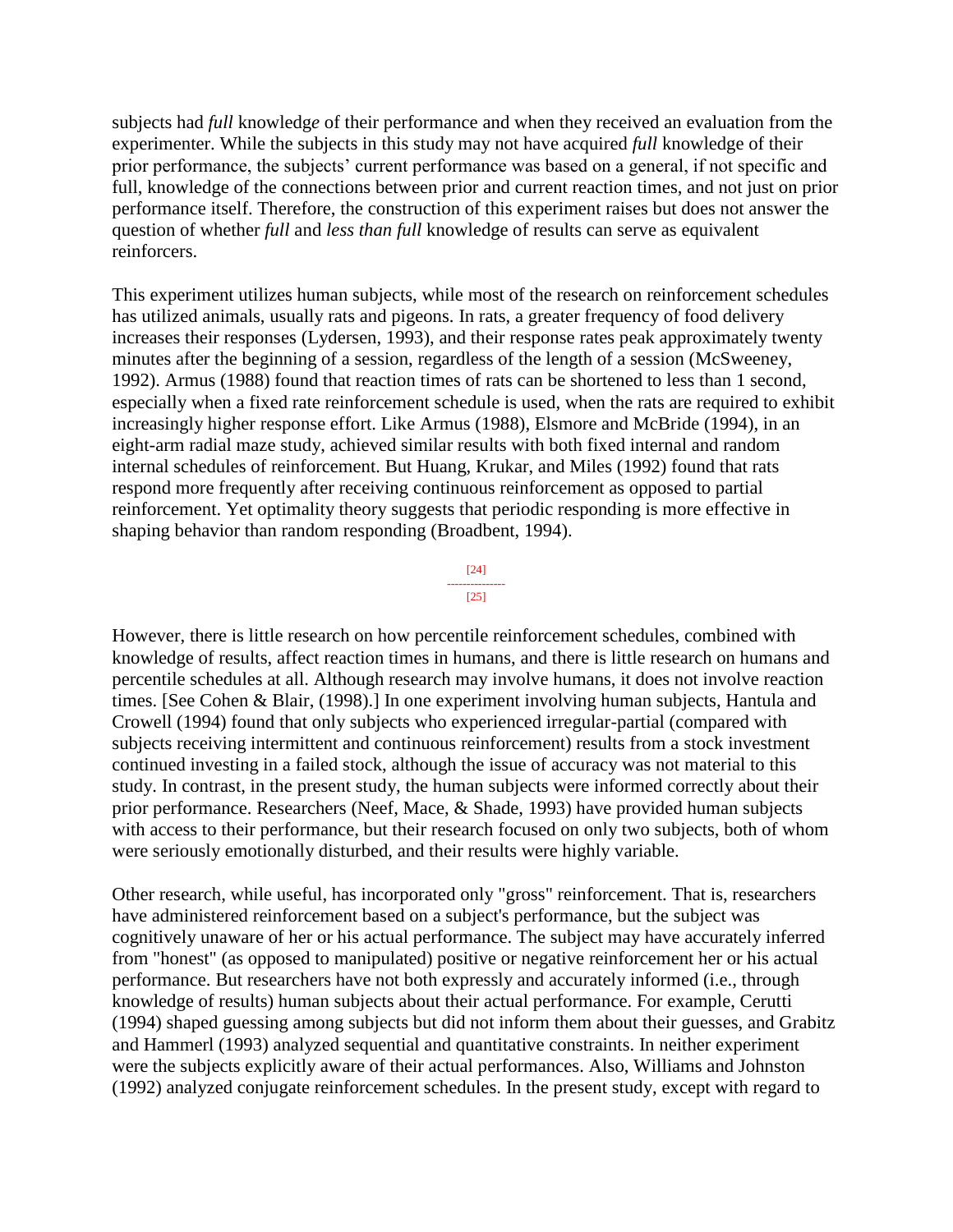the control group (which received no reinforcement), the subjects received at least accurate information about their prior performances.

#### **METHOD**

#### **Subjects**

Sixteen students from a college experimental psychology class served as subjects. They were randomly assigned to three experimental groups (6 in the control group and 5 in each of the other groups).

#### **Apparatus**

A standard sound-proof room served as the test room. It was illuminated by an overhead 25-watt non-glare light bulb. Each subject sat in a three foot high swivel chair and was administered the required trials by a Cromemco Act V computer.



#### **Procedure**

The reinforcement schedule consisted of control, 0.5, and 0.1 conditions. In the control group, six subjects were administered 240 trials each day for three consecutive days. Trials were given in blocks of 60 so that means and medians were recorded for each block as well as for each day. To begin each trial, the phrase "get ready" would flash on the computer's screen. After the initial presentation of the "get ready" signal, 1300, 1500, or 1800 milliseconds (ms) would elapse, varied randomly, before a "beep" would sound. Subjects were instructed to press an appropriate key on a keyboard as quickly as possible after hearing the beep. The "get ready" would disappear 500 ms after the beep, leaving the screen blank for 3500 ms. The subjects in the control group received no reinforcement. Next, a "get ready" would signal a new trial.

The 0.5 group contained five subjects and was identical to the control group, except that instead of viewing a blank screen after a response, the five 0.5 group subjects would receive results of their presses. That is, if a response was made more quickly than the median response for the 40 previous trials, the phrase "Good-That's a fast one" appeared on the screen for 1500 ms. [Until the first 40 trials were completed each day, the results were based on how many trials had been completed already.] If a subject's response was slower than the median of the previous 40 trials, then the phrase "too slow" would appear for 1500 ms. Following these results, 2000 ms would elapse before the next trial began. The comparison memory always included the 40 most recent trials (i.e., the memory continuously updated).

The 0.1 group consisted of five subjects and was identical to the 0.5 group, except that to achieve the reward of "Good--that's a fast one" on the screen, the subjects had to respond, with regard to reaction time, in the top 10% of the responses for their previous 40 trials.

In all groups, if a subject anticipated the "beep" and pressed the key before the beep or within 80 ms after the beep (a response time that was considered physically impossible in this study), the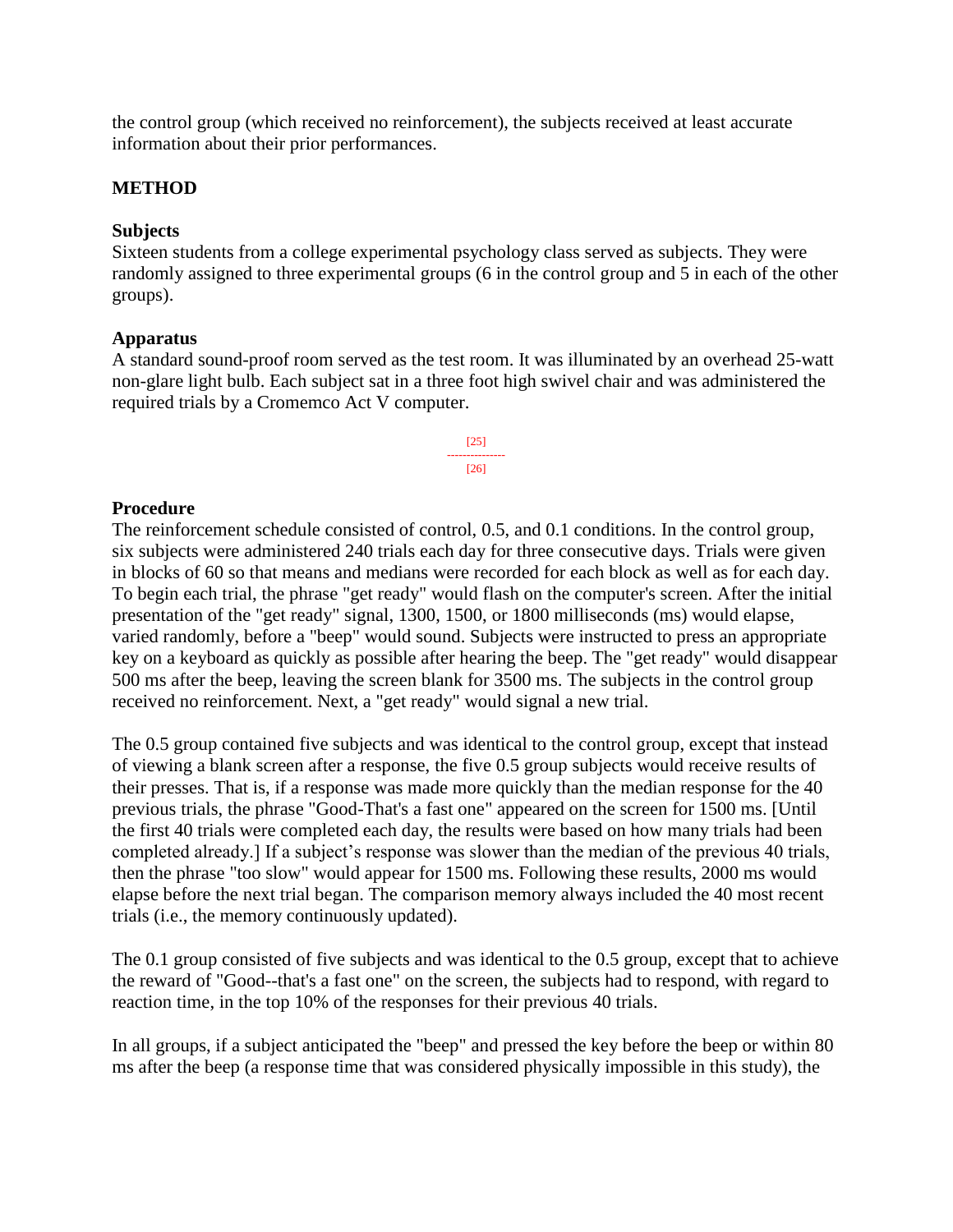phrase "you jumped the gun--prepare for the next trial" appeared, and that trial was discarded and another replaced it. The computer stored all results for future reference.

> [26] --------------- [27]

#### **RESULTS**

The means of the reaction times and the means of the medians of the reaction times (in milliseconds) for each group are shown in Table 1.

**Table 1. Groups**

|         | <b>Means of Medians (in milliseconds)</b> |      |       |       |
|---------|-------------------------------------------|------|-------|-------|
| Group   | M                                         | SD   | M     | SD    |
| Control | 205.7                                     | 21.0 | 190.0 | 28.7  |
| 0.5     | 215.4                                     | 72.6 | 203.3 | 100.6 |
| 0.1     | 183.2                                     | 31.3 | 175.9 | 230.5 |

A one-way analysis of variance was conducted on the blocks of scores. The main effect of reinforcement was found to be insignificant ( $F = 0.66$ ,  $p > .05$ ). Also, a one-way analysis of variance was used to compare performance on the initial block of trials with the performance on the final four blocks of trials. This too was found to be insignificant ( $F = 0.75$ ,  $p > .05$ ).

A one-way analysis of variance comparing the medians of the blocks of the groups proved insignificant ( $F = 0.49$ ,  $p > .05$ ). Additionally, a one-way analysis of variance conducted on the medians of the final four blocks of the groups and the initial blocks of the groups proved insignificant ( $F = 0.80$ ,  $p > .05$ ).

### **DISCUSSION**

The results are equivocal regarding the proposition that reinforcement schedules and successive approximation affect behavioral change. As shown in Table 1, the subjects in the 0.5 group, a response-reinforced group that received knowledge of results, took longer to respond than the subjects in the control group, who received no reinforcement and no knowledge of results. However, the 0.1 group (the group that received knowledge of results and had its responses reinforced only if a subject's response was in the top 10% of the previous 40 responses), as expected, consistently exhibited quicker reaction times than the other groups.

> [27] --------------- [28]

Rather than conclude that reinforcement schedules are invalid, it would be expedient to conduct this study using a larger number of subjects. For example, each condition (control, .05, and .01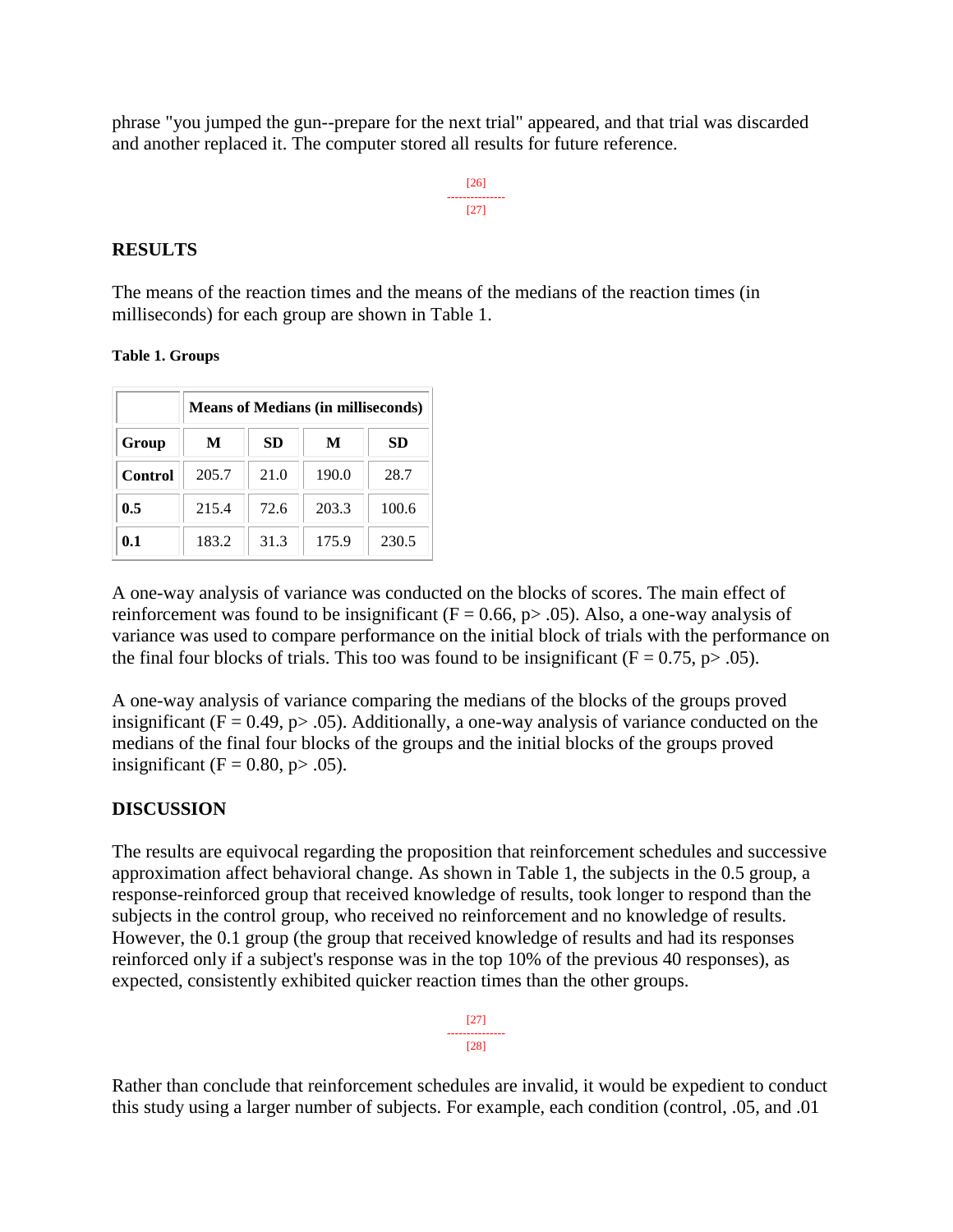could contain a minimum of 10 subjects. Although the analyses of variances proved insignificant, the control and 0.1 groups nevertheless performed as expected. Thus, the unaccountably slow reaction times of the 0.5 group caused the statistical insignificance. This was apparently due to the inordinately slow reaction times of one subject in the 0.5 group. Furthermore, the unusually large standard deviations for the 0.5 group, shown in Table 1, indicate that even one subject with slow reaction times may have distorted the analysis.

To extend a future study further, an alternative control group might be considered. That is, in the present study, the control group received no response feedback, but the .01 and .05 groups received feedback on the speed of their responses. A new control group might receive the same frequency of feedback independent of the reaction time, although such feedback might not be characterized as "accurate" feedback in that this feedback would be received regardless of the subject's reaction times (fast or slow). Nonetheless, such a control group would be receiving the same exposure to feedback (i. e., "contact;" Platt, 1974) as the .01 and .05 groups. This alternative control group would make it possible to compare the selective and non-selective effects of differential feedback of reaction times.

Finally, instead of thinking in terms of humans' knowledge of results, perhaps future researchers might characterize the computer messages as "reinforcers" and the procedure employed as "response feedback." However, while this characterization would utilize more traditional terminology, the characterization would be general in nature might not help to determine the exact relationship between the responses and the consequences (knowledge of results) in the experiment. Moreover, the fact that there were no differences between reaction times on the initial and final four blocks (for both mean and median reaction times) may lead to a conclusion that practice did not affect reaction times. Although such a conclusion seems counter-intuitive, even unsupported by other research, it may be that reinforcement was not adequately presented in this experiment. It is possible that the subjects quickly reached asymptote in their reaction times.

It would be helpful to replicate this experiment with three groups (control, 0.5, and 0.1), using perhaps 18 or 21 subjects as opposed to the 16 in this experiment, to determine whether reinforcement existed and what role the computer messages served. Also, a within-subject analysis could be conducted wherein subjects could be informed randomly of their reaction times before they are informed of their reaction times on the basis of a reinforcement schedule. In a new study, these subjects might receive more material reinforcers (such as money or credit), rather than the reinforcer, "Good-That's a fast one," which is dependent solely on individual "feelings." Also, the subjects could be exposed to the reinforcers for longer periods of time to measure acquisition even more precisely.



In future experiments, subjects might be tested in each group. By putting the subjects from the 0.5 group in either the control or 0.1 group, and then comparing previous means and results of all groups, a more comprehensive conclusion might ultimately be reached. The inordinately slow responses of one subject would thereby be mitigated. Also, it would be useful simply to increase the number of subjects. Then, sharper correlations could be drawn by reporting reaction times for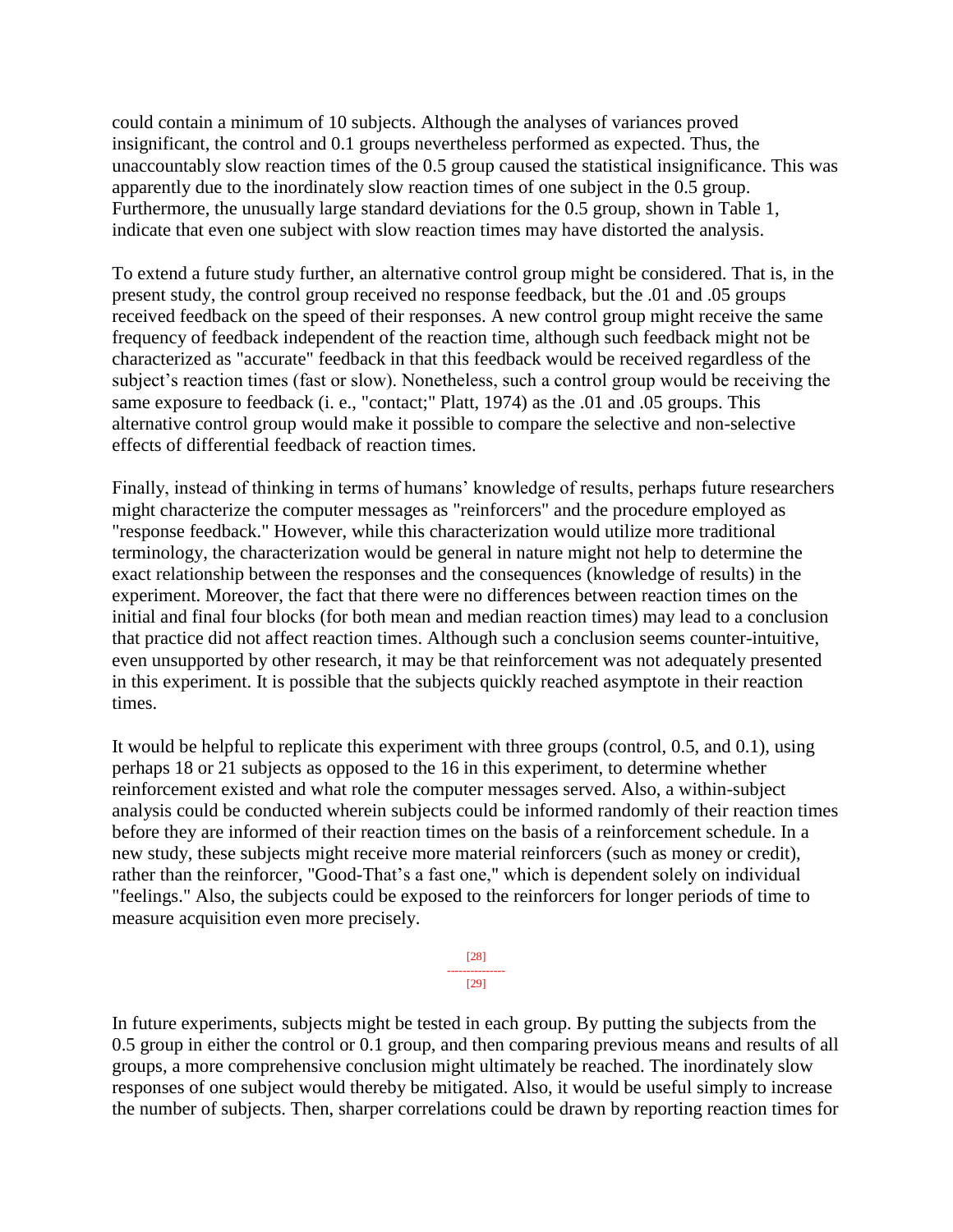blocks of trials during the experiment. If the reinforced subjects did not show greater improvement, albeit some improvement, than the control (or non-reinforced) subjects, then it could be determined whether the improvement was attributable to practice or reinforcement.

## **REFERENCES**

Allman, H. D. and J. R. Platt (1973). "Differential reinforcement of interresponse times with controlled probability of reinforcement per response." *Learning and Motivation*, 4:40-73.

Armus, H. L. (1988). "Effect of response effort requirement on relative frequency of short interresponse times: CRF and FR-5 reinforcement schedules." *Bulletin of the Psychonomic Society*, 26:139-40.

Barnes, D. and Keenan, M. (1994). "Response-reinforcer contiguity and human performance on simple time-based reinforcement schedules." *Psychological Reco*rd, 44:63-90.

Bower, G. H. and G. C. Ongley (1975). "The effect of knowledge of results upon contingent negative variation in a reaction time situation with a variable foreperiod." *Physiological Psychology*, 3:257-260.

Broadbent, H. A. (1994). "Periodic behavior in a random environment." *Journal of Experimental Psychology: Animal Behavior Processes*, 20:156-175.

Cerutti, D. T. (1994). "Compliance with instructions: effects of randomness in scheduling and monitoring." *Psychological Record* 44:259-269.

Cohen, D. J. and C. Blair (1998). "Mental rotation and temporal contingencies." *Journal of the Experimental Analysis of Behavior*, 70:203-214.

> [29] --------------- [30]

Elsmore, T. F. and S. A. McBride (1994). "An eight alternative concurrent schedule: Foraging in a radial maze." *Journal of the Experimental Analysis of Behavior*, 6:331-348.

Galbicka, G. (1988). "Differentiating the behavior of organisms." *Journal of the Experiemental Analysis of Behavior Analysis*, 50:343- 354.

Galbicka, G. (1994). "Shaping in the 21<sup>st</sup> Century: moving percentile schedules into applied settings." *Journal of Applied Behavior Analysis*, 27:739-760.

Goltz, S. M. (1992). "A sequential learning analysis of decisions in organizations to escalate investments despite continuing costs or losses." *Journal of Applied Behavior Analysis*, 25:561- 574.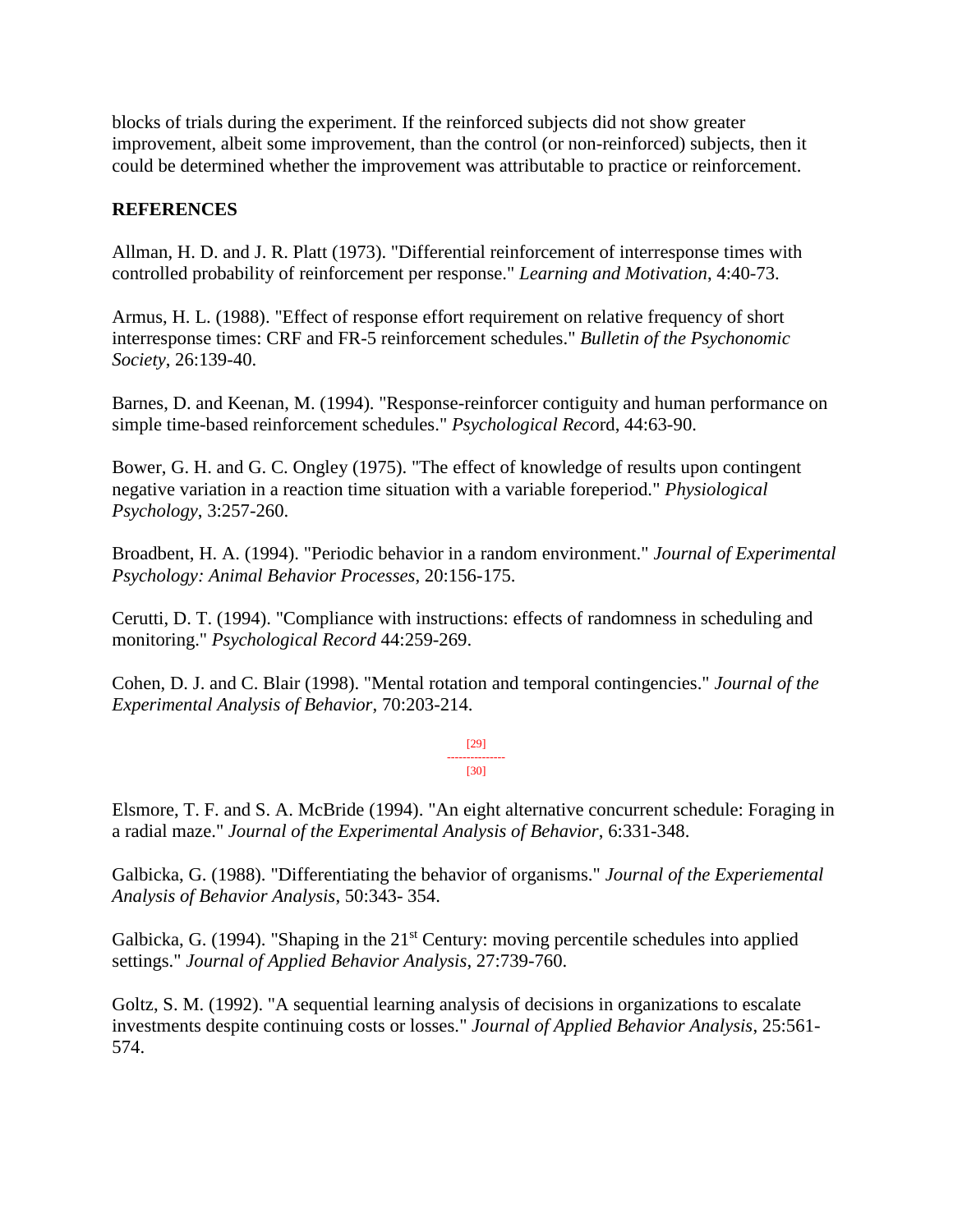Grabitz, H. and M. Hammerl (1993). "Transfer effects as a function of sequential and quantitative schedule constraints." *Integrative Physiological and Behavioral Science*, 28:182- 185.

Hantula, D. A. (1992). "The basic importance of escalation." *Journal of Applied Behavior Analysis*, 25:579-583.

Hantula, D. A. and C. R. Crowell (1994). "Intermittent reinforcement and escalation processes in sequential decision making: A replication and theoretical analysis." *Journal of Organizational Behavior Management*. 14:7-36.

Huang, I., J. D. Krukar and S. P. Miles (1992). "Effects on reinforcement schedules on rats' choice behavior in extinction." *Journal of General Psychology*, 119:201-211.

Lydersen, T. (1993). "Schedule-induced timeout: Effects of timeout-contingent delayed reinforcement." *Behavioural Processes*, 31:323-335.

McSweeney, F. K. (1992). "Rate of reinforcement and session duration as determinants of within-session patterns of 15 responding." *Animals Learning and Behavior*, 20:160-169.

Neef, N. A., F. C. Mace and D. B. Shade (1993). "Impulsivity in students with serious emotional disturbance: The interactive effects of reinforcer rate, delay, and equality." *Journal of Applied Behavior Analysis*, 26:37-52.

#### [30] --------------- [31]

Platt, J. R. (1974). "Percentile reinforcement: paradigms for experimental analysis of response shaping." In G. H. Bower (Ed.), *The Psychology of Learning and Motivation: Advances in Research and Theory* (pp. 271-296). San Diego, CA: Academic Press.

Rychto, T. (1973). "Effects of knowledge of results on simple reaction time." *Polish Psychological Bulletin*, 4 (1):23-25.

Skinner, B. F. (1938). *The Behavior of Organisms*. New York: Appleton.

Thorndike, E. L. (1898). "Animal Intelligence: An experimental study of the associative processes in animals." *Psychological Review Monographs*, 2 (4, Whole No. 8).

Whitehall, B. V. and B. A. McDonald (1993). "Improving learning persistence of military personnel by enhancing motivation in a technological training program." *Simulation and Gaming*, 24:294-313.

Williams, D.C. and J. M. Johnston (1992). "Continuous versus discrete dimensions of reinforcement schedules: An integrative analysis." *Journal of the Experimental Analysis of Behavior*, 58(1):205-228.